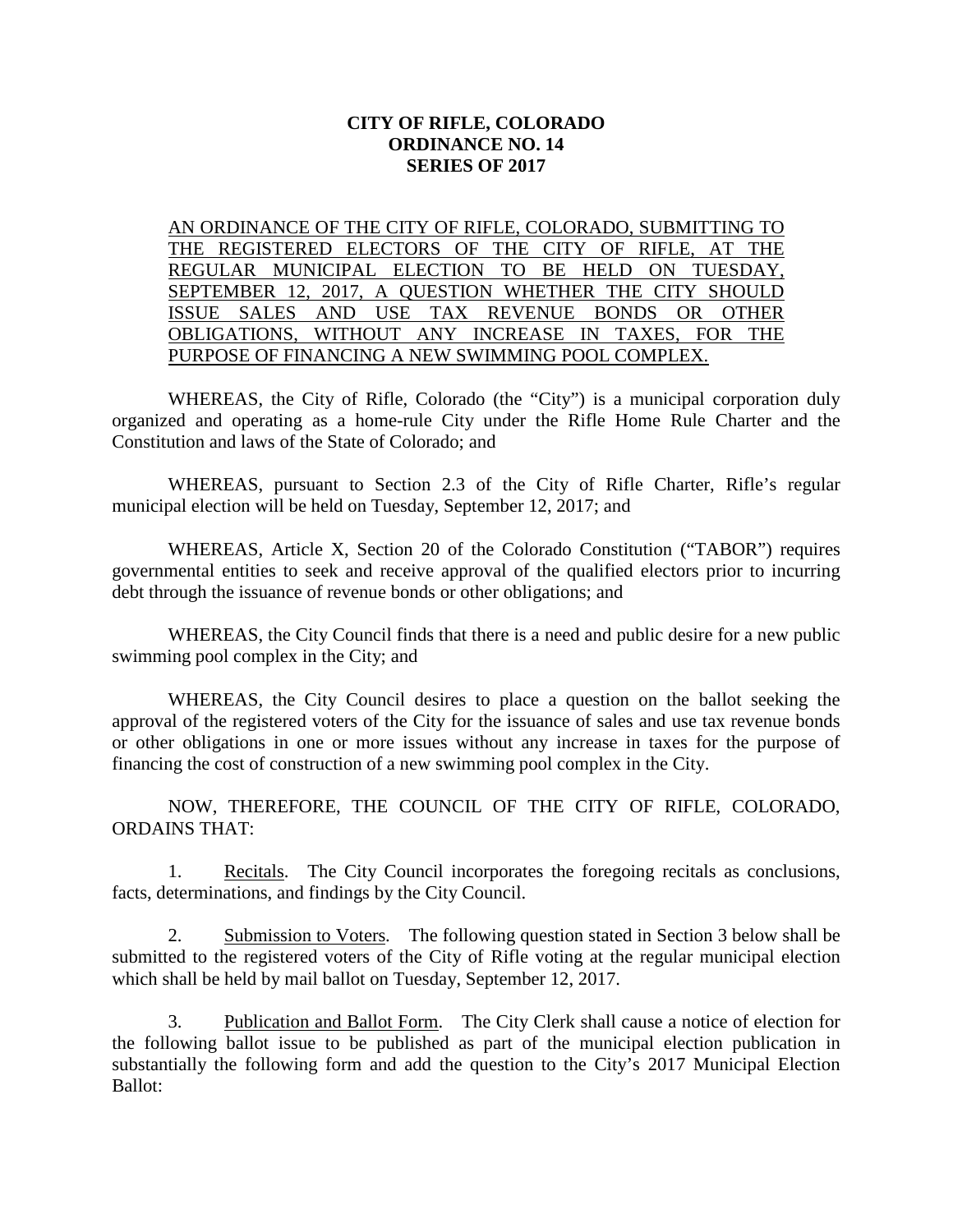**SHALL CITY OF RIFLE DEBT BE INCREASED BY NOT MORE THAN \$6,000,000 PRINCIPAL AMOUNT, WITH A REPAYMENT COST OF NOT MORE THAN \$9,000,000 TOTAL PRINCIPAL AND INTEREST, WITHOUT ANY INCREASE OF ANY EXISTING TAXES OR IMPOSING ANY NEW TAXES, BY THE ISSUANCE OF SALES AND USE TAX REVENUE BONDS OR OTHER OBLIGATIONS, PAYABLE FROM EXISTING SALES AND USE TAXES NOT OTHERWISE DEDICATED, WITHOUT ANY INCREASE IN TAX RATES, FOR THE PURPOSE OF FINANCING THE COST OF CONSTRUCTING A NEW PUBLIC SWIMMING POOL COMPLEX;**

**SUCH BONDS OR OTHER OBLIGATIONS TO MATURE, BEAR INTEREST AND BE CALLABLE FOR REDEMPTION PRIOR TO MATURITY, WITH OR WITHOUT A PREMIUM, AS MAY LATER BE DETERMINED BY THE CITY?**

**YES** NO

4. TABOR Notice. At least thirty (30) days prior to the election, on or before August 7, 2015, the City Clerk shall mail at the least cost, a titled notice or set of notices addressed to "All Registered Voters" at each address of one or more active registered voters concerning the ballot issue referenced in this Ordinance No. 14, Series of 2017. The notice shall be entitled **"NOTICE OF ELECTION TO INCREASE DEBT CONCERNING THE ISSUANCE OF SALES AND USE TAX REVENUE BONDS OR OTHER OBLIGATIONS FOR THE CONSTRUCTION OF A NEW PUBLIC SWIMMING POOL COMPLEX."**  The notice shall also include all information required by Article X, Section 20 (3)(b) ("The Taxpayer's Bill of Rights").

5. Challenges to Ballot Title and Content. For the purposes of C.R.S. §1-11-203.5, this Ordinance shall serve to set the title and content of the ballot issue set forth herein and the ballot title for such ballot issue shall be the text of the ballot issue itself. Any petition to contest the form or content of the ballot title must be filed with the District Court in and for Garfield County and a copy served on the City Clerk within five days after the date of publication of this Ordinance.

6. Conduct of Election. The officers and employees of the City are hereby authorized and directed to take all actions necessary or appropriate to effectuate the provisions of this Ordinance.

7. Effect of Election Results. If a majority of the votes cast on the ballot issue submitted at the election shall be in favor of the ballot issue, the City Council shall take such action, by ordinance, to amend the Rifle Municipal Code as may be necessary.